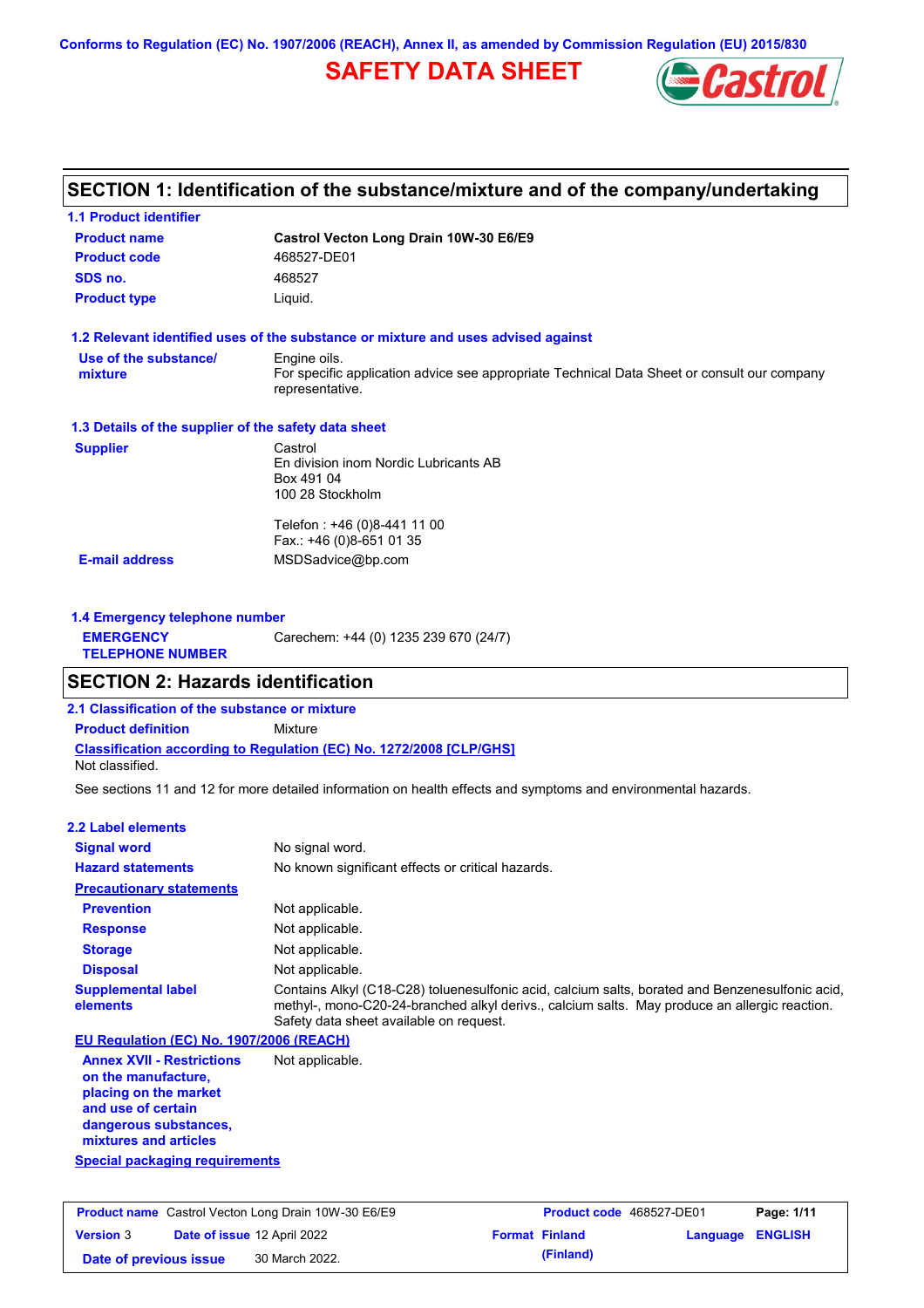### **SECTION 2: Hazards identification**

| <b>Containers to be fitted</b><br>with child-resistant<br>fastenings                                                     | Not applicable.                                                                                                                                                                                                          |
|--------------------------------------------------------------------------------------------------------------------------|--------------------------------------------------------------------------------------------------------------------------------------------------------------------------------------------------------------------------|
| <b>Tactile warning of danger</b>                                                                                         | Not applicable.                                                                                                                                                                                                          |
| 2.3 Other hazards                                                                                                        |                                                                                                                                                                                                                          |
| <b>Results of PBT and vPvB</b><br>assessment                                                                             | Product does not meet the criteria for PBT or vPvB according to Regulation (EC) No. 1907/2006,<br>Annex XIII.                                                                                                            |
| <b>Product meets the criteria</b><br>for PBT or vPvB according<br>to Regulation (EC) No.<br><b>1907/2006, Annex XIII</b> | This mixture does not contain any substances that are assessed to be a PBT or a vPvB.                                                                                                                                    |
| Other hazards which do<br>not result in classification                                                                   | Defatting to the skin.<br>USED ENGINE OILS<br>Used engine oil may contain hazardous components which have the potential to cause skin<br>cancer.<br>See Toxicological Information, section 11 of this Safety Data Sheet. |

### **SECTION 3: Composition/information on ingredients**

#### **3.2 Mixtures**

Mixture **Product definition**

| Highly refined base oil (IP 346 DMSO extract < 3%). Proprietary performance additives.          |                                                                                       |           |                                               |             |
|-------------------------------------------------------------------------------------------------|---------------------------------------------------------------------------------------|-----------|-----------------------------------------------|-------------|
| <b>Product/ingredient</b><br>name                                                               | <b>Identifiers</b>                                                                    | %         | <b>Regulation (EC) No.</b><br>1272/2008 [CLP] | <b>Type</b> |
| Distillates (petroleum), hydrotreated<br>heavy paraffinic                                       | REACH #: 01-2119484627-25<br>EC: 265-157-1<br>CAS: 64742-54-7<br>Index: 649-467-00-8  | ≥75 - ≤90 | Not classified.                               | $[2]$       |
| Lubricating oils (petroleum), C20-50,<br>hydrotreated neutral oil-based                         | REACH #: 01-2119474889-13<br>EC: 276-738-4<br>CAS: 72623-87-1<br>Index: 649-483-00-5  | ≤10       | Not classified.                               | $[2]$       |
| Distillates (petroleum), solvent-<br>dewaxed heavy paraffinic                                   | REACH #: 01-2119471299-27<br>EC: 265-169-7<br>CAS: 64742-65-0<br>Index: 649-474-00-6  | ≤5        | Not classified.                               | $[2]$       |
| Distillates (petroleum), hydrotreated<br>light paraffinic                                       | REACH #: 01-2119487077-29<br>EC: 265-158-7<br>CAS: 64742-55-8<br>Index: 649-468-00-3  | -≤3       | Not classified.                               | $[2]$       |
| reaction mass of isomers of:<br>C7-9-alkyl 3-(3,5-di-tert-butyl-<br>4-hydroxyphenyl) propionate | REACH #: 01-0000015551-76<br>EC: 406-040-9<br>CAS: 125643-61-0<br>Index: 607-530-00-7 | -≤3       | Aquatic Chronic 4, H413                       | $[1]$       |
| Alkyl (C18-C28) toluenesulfonic acid,<br>calcium salts, borated                                 | $EC: -$<br>$CAS. -$                                                                   | ≤ $0.3$   | Skin Sens. 1B, H317<br>Repr. 2, H361d         | $[1]$       |
| Benzenesulfonic acid, methyl-, mono-<br>C20-24-branched alkyl derivs.,                          | CAS: 722503-68-6                                                                      | ≤ $0.3$   | Skin Sens. 1B, H317                           | $[1]$       |

calcium salts

**See Section 16 for the full text of the H statements declared above.**

#### **Type**

[1] Substance classified with a health or environmental hazard

[2] Substance with a workplace exposure limit

[3] Substance meets the criteria for PBT according to Regulation (EC) No. 1907/2006, Annex XIII

[4] Substance meets the criteria for vPvB according to Regulation (EC) No. 1907/2006, Annex XIII

[5] Substance of equivalent concern

[6] Additional disclosure due to company policy

Occupational exposure limits, if available, are listed in Section 8.

| <b>Product name</b> Castrol Vecton Long Drain 10W-30 E6/E9 |  | Product code 468527-DE01           |  | Page: 2/11            |                  |  |
|------------------------------------------------------------|--|------------------------------------|--|-----------------------|------------------|--|
| <b>Version 3</b>                                           |  | <b>Date of issue 12 April 2022</b> |  | <b>Format Finland</b> | Language ENGLISH |  |
| Date of previous issue                                     |  | 30 March 2022.                     |  | (Finland)             |                  |  |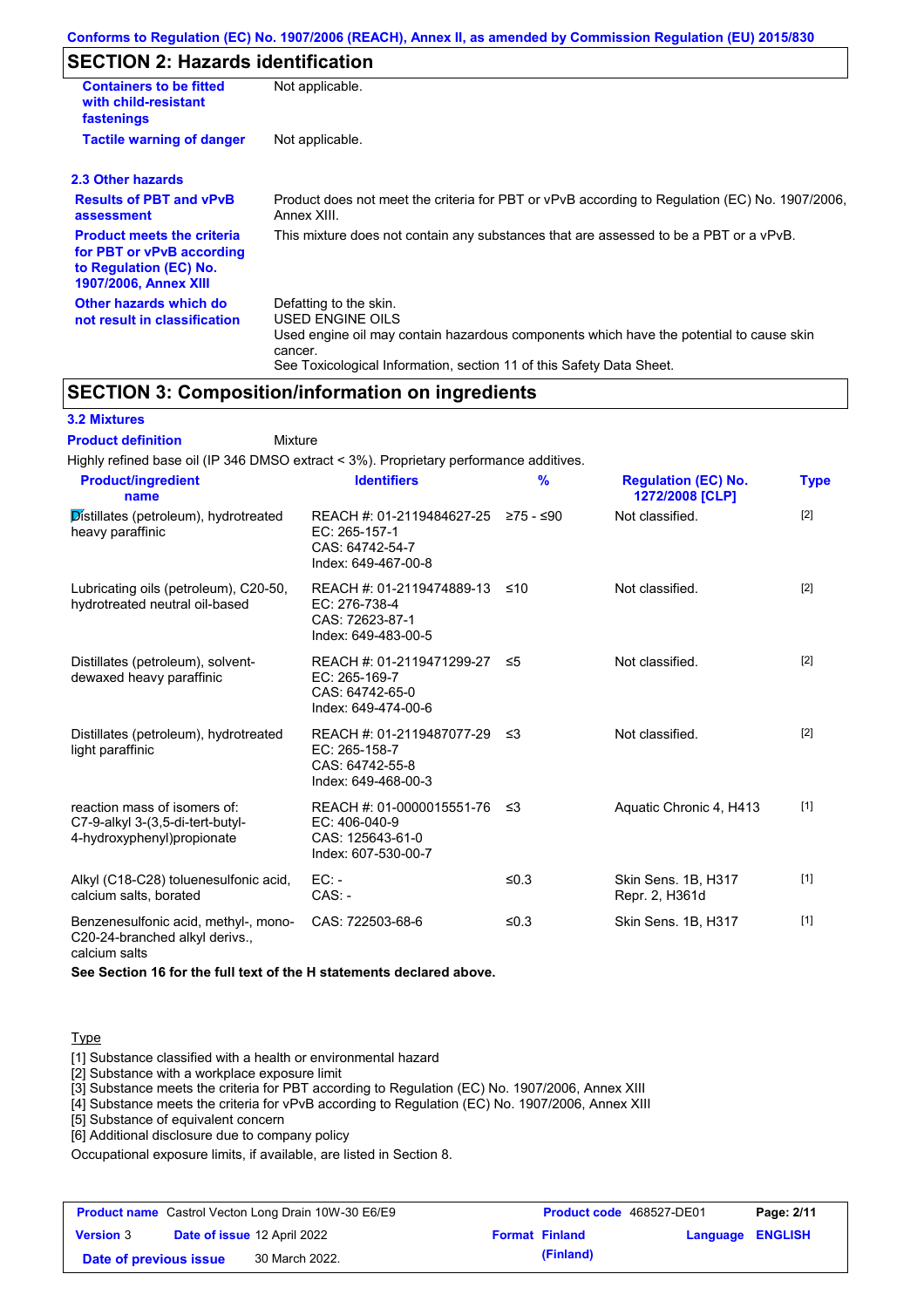### **SECTION 4: First aid measures**

| 4.1 Description of first aid measures |                                                                                                                                                                                                                                                     |
|---------------------------------------|-----------------------------------------------------------------------------------------------------------------------------------------------------------------------------------------------------------------------------------------------------|
| Eye contact                           | In case of contact, immediately flush eyes with plenty of water for at least 15 minutes. Eyelids<br>should be held away from the eyeball to ensure thorough rinsing. Check for and remove any<br>contact lenses. Get medical attention.             |
| <b>Skin contact</b>                   | Wash skin thoroughly with soap and water or use recognised skin cleanser. Remove<br>contaminated clothing and shoes. Wash clothing before reuse. Clean shoes thoroughly before<br>reuse. Get medical attention if irritation develops.              |
| <b>Inhalation</b>                     | If inhaled, remove to fresh air. In case of inhalation of decomposition products in a fire,<br>symptoms may be delayed. The exposed person may need to be kept under medical<br>surveillance for 48 hours. Get medical attention if symptoms occur. |
| <b>Ingestion</b>                      | Do not induce vomiting unless directed to do so by medical personnel. Get medical attention if<br>symptoms occur.                                                                                                                                   |
| <b>Protection of first-aiders</b>     | No action shall be taken involving any personal risk or without suitable training.                                                                                                                                                                  |

#### **4.2 Most important symptoms and effects, both acute and delayed**

See Section 11 for more detailed information on health effects and symptoms.

| <b>Potential acute health effects</b> |                                                                                                                     |
|---------------------------------------|---------------------------------------------------------------------------------------------------------------------|
| <b>Inhalation</b>                     | Exposure to decomposition products may cause a health hazard. Serious effects may be<br>delayed following exposure. |
| <b>Ingestion</b>                      | No known significant effects or critical hazards.                                                                   |
| <b>Skin contact</b>                   | Defatting to the skin. May cause skin dryness and irritation.                                                       |
| <b>Eye contact</b>                    | No known significant effects or critical hazards.                                                                   |
|                                       | Delayed and immediate effects as well as chronic effects from short and long-term exposure                          |
| <b>Inhalation</b>                     | Overexposure to the inhalation of airborne droplets or aerosols may cause irritation of the<br>respiratory tract.   |
| <b>Ingestion</b>                      | Ingestion of large quantities may cause nausea and diarrhoea.                                                       |
| <b>Skin contact</b>                   | Prolonged or repeated contact can defat the skin and lead to irritation and/or dermatitis.                          |
| Eye contact                           | Potential risk of transient stinging or redness if accidental eye contact occurs.                                   |
|                                       |                                                                                                                     |

#### **4.3 Indication of any immediate medical attention and special treatment needed**

**Notes to physician** Treatment should in general be symptomatic and directed to relieving any effects. In case of inhalation of decomposition products in a fire, symptoms may be delayed. The exposed person may need to be kept under medical surveillance for 48 hours.

# **SECTION 5: Firefighting measures**

| 5.1 Extinguishing media                                                                                                                                                                          |                                                                                                                                                                                                                                                                                                                                                                   |  |  |  |
|--------------------------------------------------------------------------------------------------------------------------------------------------------------------------------------------------|-------------------------------------------------------------------------------------------------------------------------------------------------------------------------------------------------------------------------------------------------------------------------------------------------------------------------------------------------------------------|--|--|--|
| <b>Suitable extinguishing</b><br>media                                                                                                                                                           | In case of fire, use foam, dry chemical or carbon dioxide extinguisher or spray.                                                                                                                                                                                                                                                                                  |  |  |  |
| <b>Unsuitable extinguishing</b><br>media                                                                                                                                                         | Do not use water jet. The use of a water jet may cause the fire to spread by splashing the<br>burning product.                                                                                                                                                                                                                                                    |  |  |  |
| 5.2 Special hazards arising from the substance or mixture                                                                                                                                        |                                                                                                                                                                                                                                                                                                                                                                   |  |  |  |
| <b>Hazards from the</b><br>substance or mixture                                                                                                                                                  | In a fire or if heated, a pressure increase will occur and the container may burst.                                                                                                                                                                                                                                                                               |  |  |  |
| Combustion products may include the following:<br><b>Hazardous combustion</b><br>carbon oxides $(CO, CO2)$ (carbon monoxide, carbon dioxide)<br>products<br>nitrogen oxides ( $NO$ , $NO2$ etc.) |                                                                                                                                                                                                                                                                                                                                                                   |  |  |  |
| 5.3 Advice for firefighters                                                                                                                                                                      |                                                                                                                                                                                                                                                                                                                                                                   |  |  |  |
| <b>Special precautions for</b><br>fire-fighters                                                                                                                                                  | No action shall be taken involving any personal risk or without suitable training. Promptly<br>isolate the scene by removing all persons from the vicinity of the incident if there is a fire.                                                                                                                                                                    |  |  |  |
| <b>Special protective</b><br>equipment for fire-fighters                                                                                                                                         | Fire-fighters should wear appropriate protective equipment and self-contained breathing<br>apparatus (SCBA) with a full face-piece operated in positive pressure mode. Clothing for fire-<br>fighters (including helmets, protective boots and gloves) conforming to European standard EN<br>469 will provide a basic level of protection for chemical incidents. |  |  |  |

| <b>Product name</b> Castrol Vecton Long Drain 10W-30 E6/E9 |  | <b>Product code</b> 468527-DE01 |  | Page: 3/11            |                  |  |
|------------------------------------------------------------|--|---------------------------------|--|-----------------------|------------------|--|
| <b>Version 3</b>                                           |  | Date of issue 12 April 2022     |  | <b>Format Finland</b> | Language ENGLISH |  |
| Date of previous issue                                     |  | 30 March 2022.                  |  | (Finland)             |                  |  |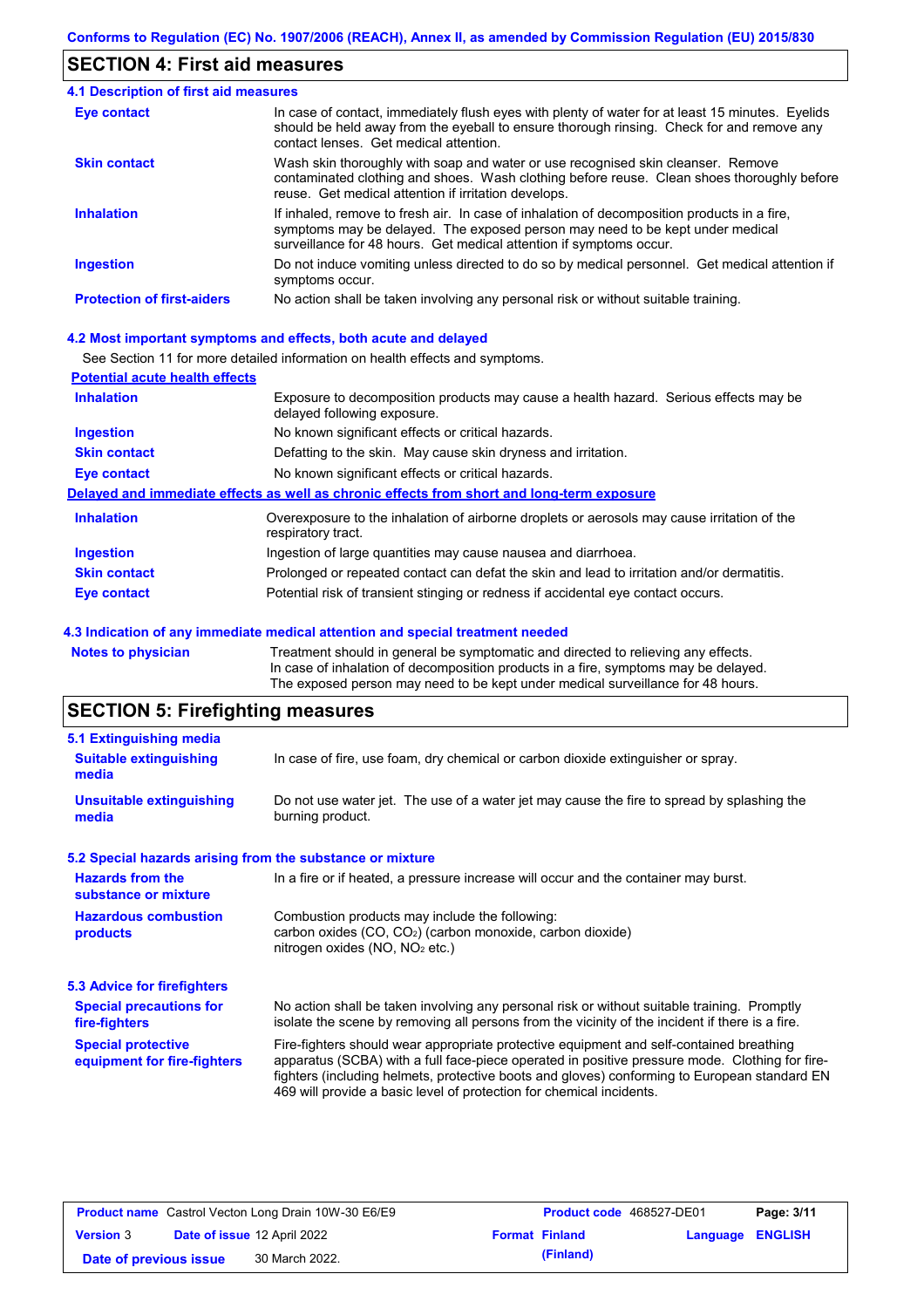# **SECTION 6: Accidental release measures**

|                                                          | 6.1 Personal precautions, protective equipment and emergency procedures                                                                                                                                                                                                                                                                                                                        |  |  |  |
|----------------------------------------------------------|------------------------------------------------------------------------------------------------------------------------------------------------------------------------------------------------------------------------------------------------------------------------------------------------------------------------------------------------------------------------------------------------|--|--|--|
| For non-emergency<br>personnel                           | No action shall be taken involving any personal risk or without suitable training. Evacuate<br>surrounding areas. Keep unnecessary and unprotected personnel from entering. Do not touch<br>or walk through spilt material. Floors may be slippery; use care to avoid falling. Put on<br>appropriate personal protective equipment.                                                            |  |  |  |
| For emergency responders                                 | If specialised clothing is required to deal with the spillage, take note of any information in<br>Section 8 on suitable and unsuitable materials. See also the information in "For non-<br>emergency personnel".                                                                                                                                                                               |  |  |  |
| <b>6.2 Environmental</b><br>precautions                  | Avoid dispersal of spilt material and runoff and contact with soil, waterways, drains and sewers.<br>Inform the relevant authorities if the product has caused environmental pollution (sewers,<br>waterways, soil or air).                                                                                                                                                                    |  |  |  |
| 6.3 Methods and material for containment and cleaning up |                                                                                                                                                                                                                                                                                                                                                                                                |  |  |  |
| <b>Small spill</b>                                       | Stop leak if without risk. Move containers from spill area. Absorb with an inert material and<br>place in an appropriate waste disposal container. Dispose of via a licensed waste disposal<br>contractor.                                                                                                                                                                                     |  |  |  |
| <b>Large spill</b>                                       | Stop leak if without risk. Move containers from spill area. Prevent entry into sewers, water<br>courses, basements or confined areas. Contain and collect spillage with non-combustible,<br>absorbent material e.g. sand, earth, vermiculite or diatomaceous earth and place in container<br>for disposal according to local regulations. Dispose of via a licensed waste disposal contractor. |  |  |  |
| 6.4 Reference to other<br><b>sections</b>                | See Section 1 for emergency contact information.<br>See Section 5 for firefighting measures.<br>See Section 8 for information on appropriate personal protective equipment.<br>See Section 12 for environmental precautions.<br>See Section 13 for additional waste treatment information.                                                                                                     |  |  |  |

# **SECTION 7: Handling and storage**

| 7.1 Precautions for safe handling                                                    |                                                                                                                                                                                                                                                                                                                                                                                                                                                                                          |
|--------------------------------------------------------------------------------------|------------------------------------------------------------------------------------------------------------------------------------------------------------------------------------------------------------------------------------------------------------------------------------------------------------------------------------------------------------------------------------------------------------------------------------------------------------------------------------------|
| <b>Protective measures</b>                                                           | Put on appropriate personal protective equipment.                                                                                                                                                                                                                                                                                                                                                                                                                                        |
| <b>Advice on general</b><br>occupational hygiene                                     | Eating, drinking and smoking should be prohibited in areas where this material is handled,<br>stored and processed. Wash thoroughly after handling. Remove contaminated clothing and<br>protective equipment before entering eating areas. See also Section 8 for additional<br>information on hygiene measures.                                                                                                                                                                         |
| <b>7.2 Conditions for safe</b><br>storage, including any<br><i>incompatibilities</i> | Store in accordance with local regulations. Store in a dry, cool and well-ventilated area, away<br>from incompatible materials (see Section 10). Keep away from heat and direct sunlight. Keep<br>container tightly closed and sealed until ready for use. Containers that have been opened must<br>be carefully resealed and kept upright to prevent leakage. Store and use only in equipment/<br>containers designed for use with this product. Do not store in unlabelled containers. |
| <b>Not suitable</b>                                                                  | Prolonged exposure to elevated temperature                                                                                                                                                                                                                                                                                                                                                                                                                                               |
| 7.3 Specific end use(s)                                                              |                                                                                                                                                                                                                                                                                                                                                                                                                                                                                          |
| <b>Recommendations</b>                                                               | See section 1.2 and Exposure scenarios in annex, if applicable.                                                                                                                                                                                                                                                                                                                                                                                                                          |
|                                                                                      | <b>SECTION 8: Exposure controls/personal protection</b>                                                                                                                                                                                                                                                                                                                                                                                                                                  |
| <b>8.1 Control parameters</b>                                                        |                                                                                                                                                                                                                                                                                                                                                                                                                                                                                          |
| Occupational exposure limits                                                         |                                                                                                                                                                                                                                                                                                                                                                                                                                                                                          |

| <b>Product/ingredient name</b>                                          | <b>Exposure limit values</b>                                                                                                                    |
|-------------------------------------------------------------------------|-------------------------------------------------------------------------------------------------------------------------------------------------|
| $\mathcal{D}$ istillates (petroleum), hydrotreated heavy paraffinic     | Institute of Occupational Health, Ministry of Social Affairs (Finland).<br>TWA: 5 mg/m <sup>3</sup> 8 hours. Issued/Revised: 12/2011 Form: Mist |
| Lubricating oils (petroleum), C20-50, hydrotreated<br>neutral oil-based | Institute of Occupational Health, Ministry of Social Affairs (Finland).                                                                         |
|                                                                         | TWA: 5 mg/m <sup>3</sup> 8 hours. Issued/Revised: 12/2011 Form: Mist                                                                            |
| Distillates (petroleum), solvent-dewaxed heavy<br>paraffinic            | Institute of Occupational Health, Ministry of Social Affairs (Finland).                                                                         |
|                                                                         | TWA: 5 mg/m <sup>3</sup> 8 hours. Issued/Revised: 12/2011 Form: Mist                                                                            |
| Distillates (petroleum), hydrotreated light paraffinic                  | Institute of Occupational Health, Ministry of Social Affairs (Finland).<br>TWA: 5 mg/m <sup>3</sup> 8 hours. Issued/Revised: 12/2011 Form: Mist |

|                        | <b>Product name</b> Castrol Vecton Long Drain 10W-30 E6/E9 | <b>Product code</b> 468527-DE01 |                         | Page: 4/11 |
|------------------------|------------------------------------------------------------|---------------------------------|-------------------------|------------|
| <b>Version</b> 3       | <b>Date of issue 12 April 2022</b>                         | <b>Format Finland</b>           | <b>Language ENGLISH</b> |            |
| Date of previous issue | 30 March 2022.                                             | (Finland)                       |                         |            |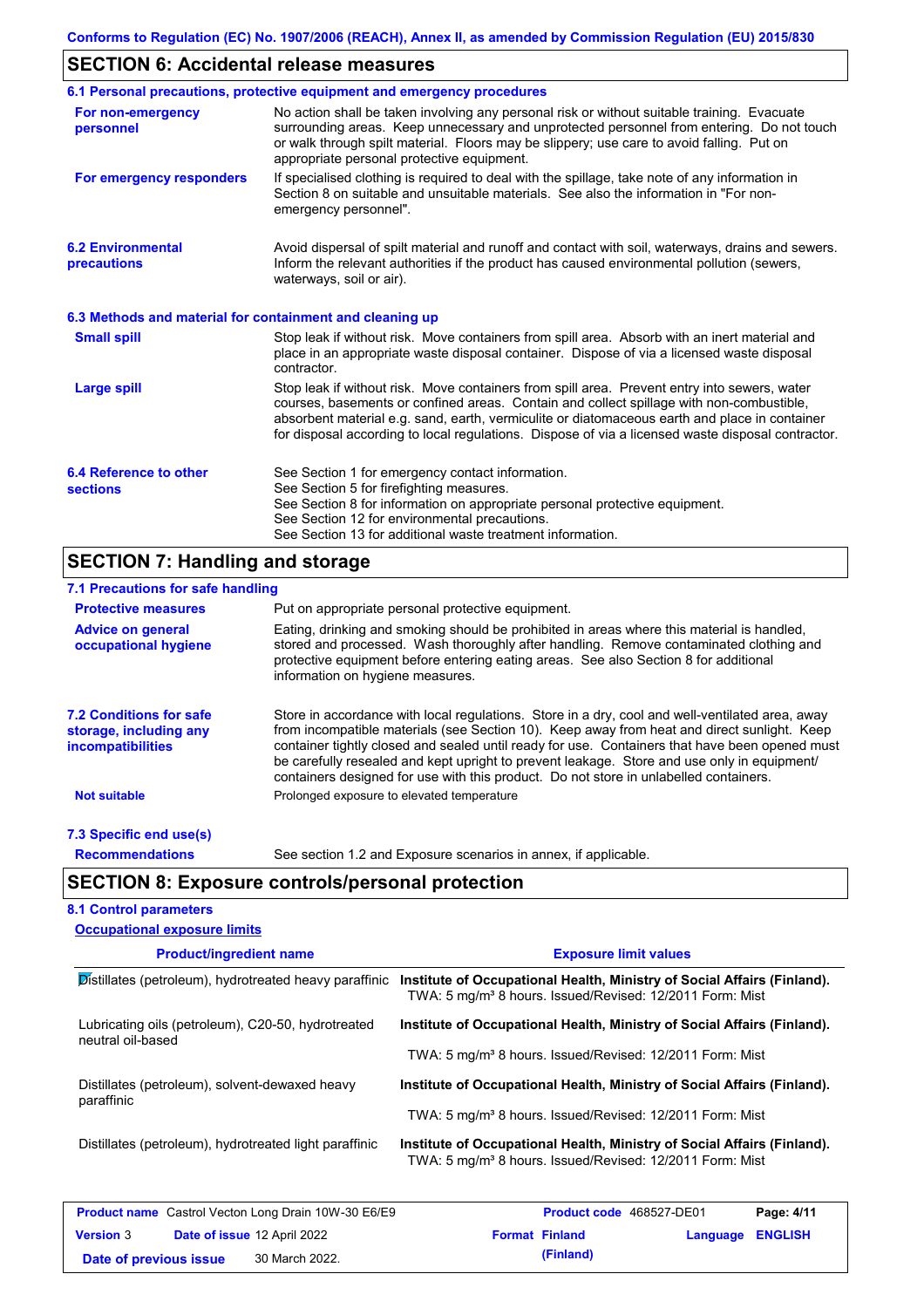### **SECTION 8: Exposure controls/personal protection**

**Version** 3

Whilst specific OELs for certain components may be shown in this section, other components may be present in any mist, vapour or dust produced. Therefore, the specific OELs may not be applicable to the product as a whole and are provided for guidance only.

| <b>Recommended monitoring</b><br>procedures                    | If this product contains ingredients with exposure limits, personal, workplace atmosphere or<br>biological monitoring may be required to determine the effectiveness of the ventilation or other<br>control measures and/or the necessity to use respiratory protective equipment. Reference<br>should be made to monitoring standards, such as the following: European Standard EN 689<br>(Workplace atmospheres - Guidance for the assessment of exposure by inhalation to chemical                                                                                                                                                                                                                                                                                                                                                                                                                                                                                                                   |                          |            |
|----------------------------------------------------------------|---------------------------------------------------------------------------------------------------------------------------------------------------------------------------------------------------------------------------------------------------------------------------------------------------------------------------------------------------------------------------------------------------------------------------------------------------------------------------------------------------------------------------------------------------------------------------------------------------------------------------------------------------------------------------------------------------------------------------------------------------------------------------------------------------------------------------------------------------------------------------------------------------------------------------------------------------------------------------------------------------------|--------------------------|------------|
|                                                                | agents for comparison with limit values and measurement strategy) European Standard EN<br>14042 (Workplace atmospheres - Guide for the application and use of procedures for the<br>assessment of exposure to chemical and biological agents) European Standard EN 482<br>(Workplace atmospheres - General requirements for the performance of procedures for the<br>measurement of chemical agents) Reference to national guidance documents for methods for<br>the determination of hazardous substances will also be required.                                                                                                                                                                                                                                                                                                                                                                                                                                                                       |                          |            |
| <b>Derived No Effect Level</b><br>No DNELs/DMELs available.    |                                                                                                                                                                                                                                                                                                                                                                                                                                                                                                                                                                                                                                                                                                                                                                                                                                                                                                                                                                                                         |                          |            |
| <b>Predicted No Effect Concentration</b><br>No PNECs available |                                                                                                                                                                                                                                                                                                                                                                                                                                                                                                                                                                                                                                                                                                                                                                                                                                                                                                                                                                                                         |                          |            |
| <b>8.2 Exposure controls</b>                                   |                                                                                                                                                                                                                                                                                                                                                                                                                                                                                                                                                                                                                                                                                                                                                                                                                                                                                                                                                                                                         |                          |            |
| <b>Appropriate engineering</b><br><b>controls</b>              | Provide exhaust ventilation or other engineering controls to keep the relevant airborne<br>concentrations below their respective occupational exposure limits.<br>All activities involving chemicals should be assessed for their risks to health, to ensure<br>exposures are adequately controlled. Personal protective equipment should only be considered<br>after other forms of control measures (e.g. engineering controls) have been suitably evaluated.<br>Personal protective equipment should conform to appropriate standards, be suitable for use, be<br>kept in good condition and properly maintained.<br>Your supplier of personal protective equipment should be consulted for advice on selection and<br>appropriate standards. For further information contact your national organisation for standards.<br>The final choice of protective equipment will depend upon a risk assessment. It is important to<br>ensure that all items of personal protective equipment are compatible. |                          |            |
| <b>Individual protection measures</b>                          |                                                                                                                                                                                                                                                                                                                                                                                                                                                                                                                                                                                                                                                                                                                                                                                                                                                                                                                                                                                                         |                          |            |
| <b>Hygiene measures</b>                                        | Wash hands, forearms and face thoroughly after handling chemical products, before eating,<br>smoking and using the lavatory and at the end of the working period. Ensure that eyewash<br>stations and safety showers are close to the workstation location.                                                                                                                                                                                                                                                                                                                                                                                                                                                                                                                                                                                                                                                                                                                                             |                          |            |
| <b>Respiratory protection</b>                                  | In case of insufficient ventilation, wear suitable respiratory equipment.<br>The correct choice of respiratory protection depends upon the chemicals being handled, the<br>conditions of work and use, and the condition of the respiratory equipment. Safety procedures<br>should be developed for each intended application. Respiratory protection equipment should<br>therefore be chosen in consultation with the supplier/manufacturer and with a full assessment<br>of the working conditions.                                                                                                                                                                                                                                                                                                                                                                                                                                                                                                   |                          |            |
| <b>Eye/face protection</b>                                     | Safety glasses with side shields.                                                                                                                                                                                                                                                                                                                                                                                                                                                                                                                                                                                                                                                                                                                                                                                                                                                                                                                                                                       |                          |            |
| <b>Skin protection</b>                                         |                                                                                                                                                                                                                                                                                                                                                                                                                                                                                                                                                                                                                                                                                                                                                                                                                                                                                                                                                                                                         |                          |            |
| <b>Hand protection</b>                                         | <b>General Information:</b>                                                                                                                                                                                                                                                                                                                                                                                                                                                                                                                                                                                                                                                                                                                                                                                                                                                                                                                                                                             |                          |            |
|                                                                | Because specific work environments and material handling practices vary, safety procedures<br>should be developed for each intended application. The correct choice of protective gloves<br>depends upon the chemicals being handled, and the conditions of work and use. Most gloves<br>provide protection for only a limited time before they must be discarded and replaced (even the<br>best chemically resistant gloves will break down after repeated chemical exposures).                                                                                                                                                                                                                                                                                                                                                                                                                                                                                                                        |                          |            |
|                                                                | Gloves should be chosen in consultation with the supplier / manufacturer and taking account of<br>a full assessment of the working conditions.                                                                                                                                                                                                                                                                                                                                                                                                                                                                                                                                                                                                                                                                                                                                                                                                                                                          |                          |            |
|                                                                | Recommended: Nitrile gloves.<br><b>Breakthrough time:</b>                                                                                                                                                                                                                                                                                                                                                                                                                                                                                                                                                                                                                                                                                                                                                                                                                                                                                                                                               |                          |            |
|                                                                | Breakthrough time data are generated by glove manufacturers under laboratory test conditions<br>and represent how long a glove can be expected to provide effective permeation resistance. It<br>is important when following breakthrough time recommendations that actual workplace<br>conditions are taken into account. Always consult with your glove supplier for up-to-date<br>technical information on breakthrough times for the recommended glove type.<br>Our recommendations on the selection of gloves are as follows:                                                                                                                                                                                                                                                                                                                                                                                                                                                                      |                          |            |
|                                                                | Continuous contact:                                                                                                                                                                                                                                                                                                                                                                                                                                                                                                                                                                                                                                                                                                                                                                                                                                                                                                                                                                                     |                          |            |
|                                                                | Gloves with a minimum breakthrough time of 240 minutes, or >480 minutes if suitable gloves                                                                                                                                                                                                                                                                                                                                                                                                                                                                                                                                                                                                                                                                                                                                                                                                                                                                                                              |                          |            |
| <b>Product name</b> Castrol Vecton Long Drain 10W-30 E6/E9     |                                                                                                                                                                                                                                                                                                                                                                                                                                                                                                                                                                                                                                                                                                                                                                                                                                                                                                                                                                                                         | Product code 468527-DE01 | Page: 5/11 |

**Date of issue** 12 April 2022 **Format Finland Language ENGLISH**

**Date of previous issue (Finland)** 30 March 2022.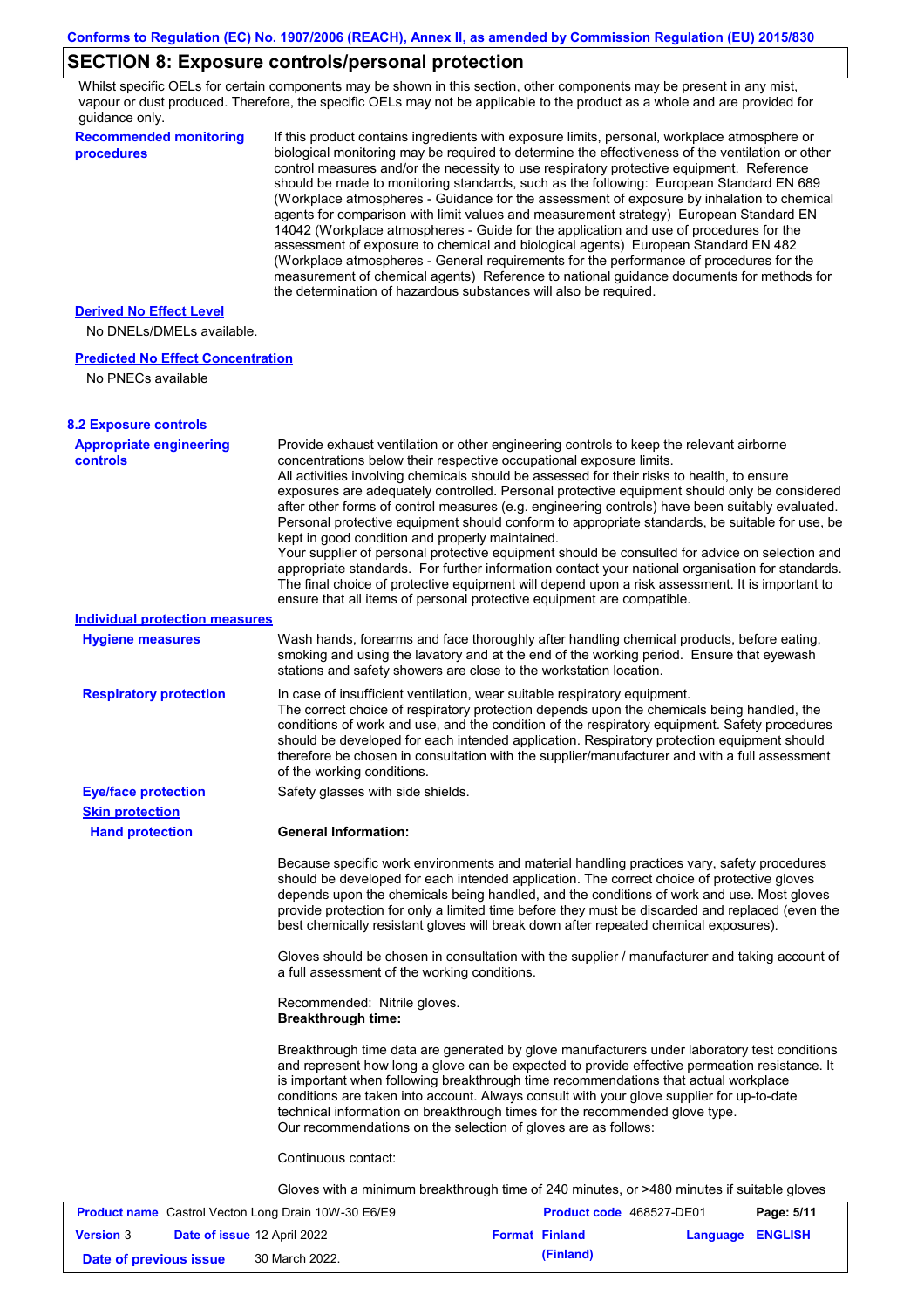# **SECTION 8: Exposure controls/personal protection**

|                                           | can be obtained.<br>If suitable gloves are not available to offer that level of protection, gloves with shorter<br>breakthrough times may be acceptable as long as appropriate glove maintenance and<br>replacement regimes are determined and adhered to.                                                                                                                                                                                                                                                                                                                                                                                        |
|-------------------------------------------|---------------------------------------------------------------------------------------------------------------------------------------------------------------------------------------------------------------------------------------------------------------------------------------------------------------------------------------------------------------------------------------------------------------------------------------------------------------------------------------------------------------------------------------------------------------------------------------------------------------------------------------------------|
|                                           | Short-term / splash protection:                                                                                                                                                                                                                                                                                                                                                                                                                                                                                                                                                                                                                   |
|                                           | Recommended breakthrough times as above.<br>It is recognised that for short-term, transient exposures, gloves with shorter breakthrough times<br>may commonly be used. Therefore, appropriate maintenance and replacement regimes must<br>be determined and rigorously followed.                                                                                                                                                                                                                                                                                                                                                                  |
|                                           | <b>Glove Thickness:</b>                                                                                                                                                                                                                                                                                                                                                                                                                                                                                                                                                                                                                           |
|                                           | For general applications, we recommend gloves with a thickness typically greater than 0.35 mm.                                                                                                                                                                                                                                                                                                                                                                                                                                                                                                                                                    |
|                                           | It should be emphasised that glove thickness is not necessarily a good predictor of glove<br>resistance to a specific chemical, as the permeation efficiency of the glove will be dependent<br>on the exact composition of the glove material. Therefore, glove selection should also be based<br>on consideration of the task requirements and knowledge of breakthrough times.<br>Glove thickness may also vary depending on the glove manufacturer, the glove type and the<br>glove model. Therefore, the manufacturers' technical data should always be taken into account<br>to ensure selection of the most appropriate glove for the task. |
|                                           | Note: Depending on the activity being conducted, gloves of varying thickness may be required<br>for specific tasks. For example:                                                                                                                                                                                                                                                                                                                                                                                                                                                                                                                  |
|                                           | • Thinner gloves (down to 0.1 mm or less) may be required where a high degree of manual<br>dexterity is needed. However, these gloves are only likely to give short duration protection and<br>would normally be just for single use applications, then disposed of.                                                                                                                                                                                                                                                                                                                                                                              |
|                                           | • Thicker gloves (up to 3 mm or more) may be required where there is a mechanical (as well<br>as a chemical) risk i.e. where there is abrasion or puncture potential.                                                                                                                                                                                                                                                                                                                                                                                                                                                                             |
| <b>Skin and body</b>                      | Use of protective clothing is good industrial practice.<br>Personal protective equipment for the body should be selected based on the task being<br>performed and the risks involved and should be approved by a specialist before handling this<br>product.                                                                                                                                                                                                                                                                                                                                                                                      |
|                                           | Cotton or polyester/cotton overalls will only provide protection against light superficial<br>contamination that will not soak through to the skin. Overalls should be laundered on a regular<br>basis. When the risk of skin exposure is high (e.g. when cleaning up spillages or if there is a<br>risk of splashing) then chemical resistant aprons and/or impervious chemical suits and boots<br>will be required.                                                                                                                                                                                                                             |
| <b>Refer to standards:</b>                | Respiratory protection: EN 529<br>Gloves: EN 420, EN 374<br>Eye protection: EN 166<br>Filtering half-mask: EN 149<br>Filtering half-mask with valve: EN 405<br>Half-mask: EN 140 plus filter<br>Full-face mask: EN 136 plus filter<br>Particulate filters: EN 143<br>Gas/combined filters: EN 14387                                                                                                                                                                                                                                                                                                                                               |
| <b>Environmental exposure</b><br>controls | Emissions from ventilation or work process equipment should be checked to ensure they<br>comply with the requirements of environmental protection legislation. In some cases, fume<br>scrubbers, filters or engineering modifications to the process equipment will be necessary to<br>reduce emissions to acceptable levels.                                                                                                                                                                                                                                                                                                                     |

### **SECTION 9: Physical and chemical properties**

The conditions of measurement of all properties are at standard temperature and pressure unless otherwise indicated.

### **9.1 Information on basic physical and chemical properties**

| <b>Product name</b> Castrol Vecton Long Drain 10W-30 E6/E9 |                 | Product code 468527-DE01 | Page: 6/11 |
|------------------------------------------------------------|-----------------|--------------------------|------------|
| pH                                                         | Not applicable. |                          |            |
| <b>Odour threshold</b>                                     | Not available.  |                          |            |
| <b>Odour</b>                                               | Not available.  |                          |            |
| <b>Colour</b>                                              | Amber.          |                          |            |
| <b>Physical state</b>                                      | Liquid.         |                          |            |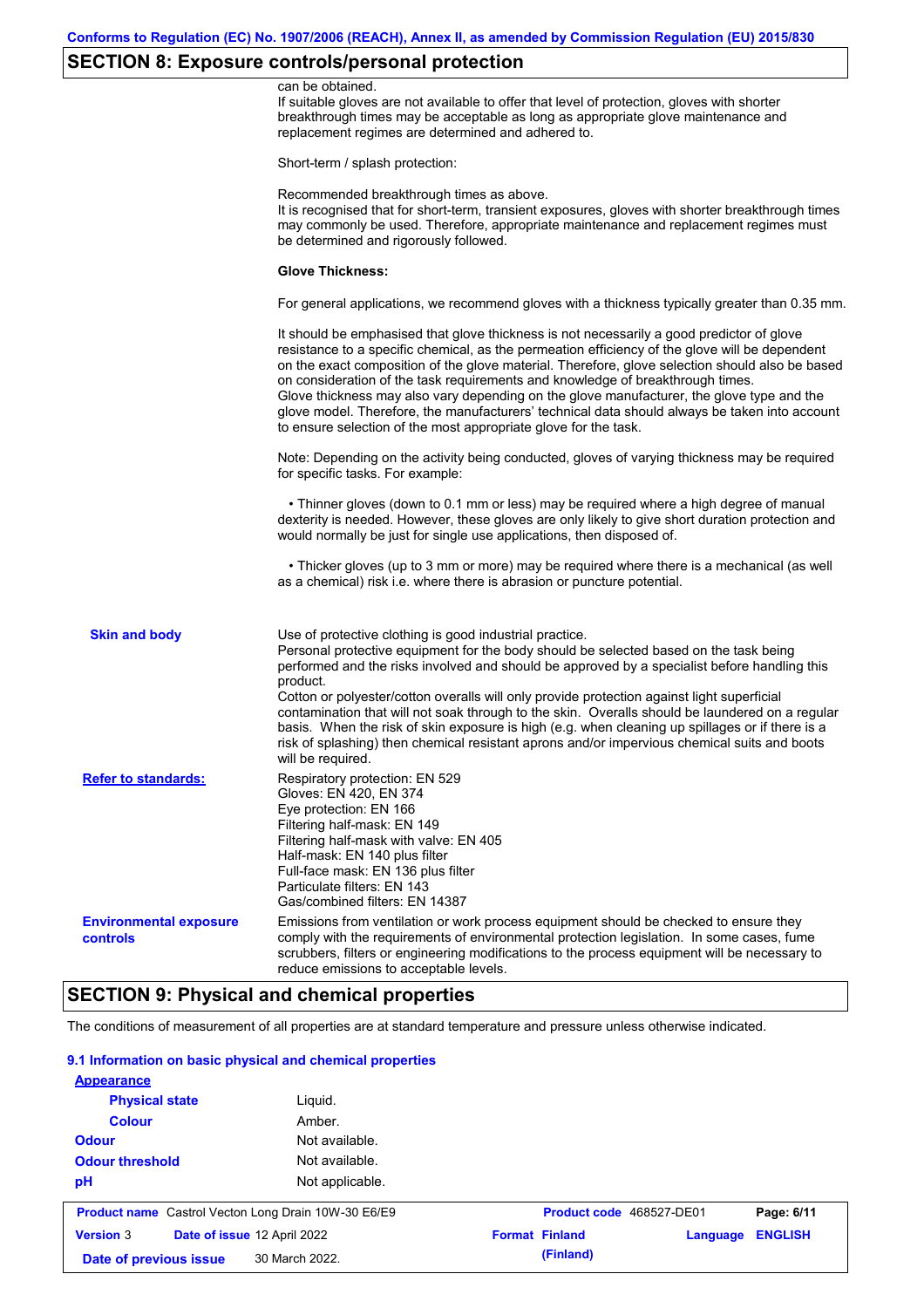# **SECTION 9: Physical and chemical properties**

| <b>Melting point/freezing point</b>                    | Not available.                        |
|--------------------------------------------------------|---------------------------------------|
| Initial boiling point and boiling                      | Not available.                        |
| range                                                  |                                       |
| <b>Pour point</b>                                      | -42 $^{\circ}$ C                      |
| <b>Flash point</b>                                     | Open cup: 232°C (449.6°F) [Cleveland] |
| <b>Evaporation rate</b>                                | Not available.                        |
| <b>Flammability (solid, gas)</b>                       | Not available.                        |
| <b>Upper/lower flammability or</b><br>explosive limits | Not available.                        |
| Vapour pressure                                        | Not available.                        |

|                                                   |                                                                                                                                            | Vapour Pressure at 20°C |         | Vapour pressure at 50°C |                      |               |               |
|---------------------------------------------------|--------------------------------------------------------------------------------------------------------------------------------------------|-------------------------|---------|-------------------------|----------------------|---------------|---------------|
|                                                   | <b>Ingredient name</b>                                                                                                                     | mm Hg kPa               |         | <b>Method</b>           | m <sub>m</sub><br>Hg | kPa           | <b>Method</b> |
|                                                   | Distillates (petroleum),<br>hydrotreated heavy<br>paraffinic                                                                               | < 0.08                  | < 0.011 | <b>ASTM D 5191</b>      |                      |               |               |
|                                                   | Lubricating oils<br>(petroleum), C20-50,<br>hydrotreated neutral oil-<br>based                                                             | < 0.08                  | < 0.011 | <b>ASTM D 5191</b>      |                      |               |               |
|                                                   | Distillates (petroleum),<br>solvent-dewaxed<br>heavy paraffinic                                                                            | < 0.08                  | < 0.011 | <b>ASTM D 5191</b>      |                      |               |               |
|                                                   | Distillates (petroleum),<br>hydrotreated light<br>paraffinic                                                                               | < 0.08                  | < 0.011 | <b>ASTM D 5191</b>      |                      |               |               |
| <b>Vapour density</b>                             | Not available.                                                                                                                             |                         |         |                         |                      |               |               |
| <b>Relative density</b>                           | Not available.                                                                                                                             |                         |         |                         |                      |               |               |
| <b>Density</b>                                    | <1000 kg/m <sup>3</sup> (<1 g/cm <sup>3</sup> ) at 15°C                                                                                    |                         |         |                         |                      |               |               |
| <b>Solubility(ies)</b>                            | insoluble in water.                                                                                                                        |                         |         |                         |                      |               |               |
| <b>Partition coefficient: n-octanol/</b><br>water | Not applicable.                                                                                                                            |                         |         |                         |                      |               |               |
| <b>Auto-ignition temperature</b>                  | <b>Ingredient name</b>                                                                                                                     |                         | °C      | $\mathsf{P}$            |                      | <b>Method</b> |               |
|                                                   | reaction mass of isomers of:<br>C7-9-alkyl 3-(3,5-di-tert-butyl-<br>4-hydroxyphenyl) propionate                                            |                         | 365     | 689                     |                      |               |               |
| <b>Decomposition temperature</b>                  | Not available.                                                                                                                             |                         |         |                         |                      |               |               |
| <b>Viscosity</b>                                  | Kinematic: 83.4 mm <sup>2</sup> /s (83.4 cSt) at 40 $^{\circ}$ C<br>Kinematic: 11.7 to 12.5 mm <sup>2</sup> /s (11.7 to 12.5 cSt) at 100°C |                         |         |                         |                      |               |               |
| <b>Explosive properties</b>                       | Not available.                                                                                                                             |                         |         |                         |                      |               |               |
| <b>Oxidising properties</b>                       | Not available.                                                                                                                             |                         |         |                         |                      |               |               |
| <b>Particle characteristics</b>                   |                                                                                                                                            |                         |         |                         |                      |               |               |
| <b>Median particle size</b>                       | Not applicable.                                                                                                                            |                         |         |                         |                      |               |               |
| 9.2 Other information                             |                                                                                                                                            |                         |         |                         |                      |               |               |
| No additional information.                        |                                                                                                                                            |                         |         |                         |                      |               |               |

# **SECTION 10: Stability and reactivity**

| <b>10.1 Reactivity</b>                                     | No specific test data available for this product. Refer to Conditions to avoid and Incompatible<br>materials for additional information.                                |                                 |          |                |
|------------------------------------------------------------|-------------------------------------------------------------------------------------------------------------------------------------------------------------------------|---------------------------------|----------|----------------|
| <b>10.2 Chemical stability</b>                             | The product is stable.                                                                                                                                                  |                                 |          |                |
| <b>10.3 Possibility of</b><br>hazardous reactions          | Under normal conditions of storage and use, hazardous reactions will not occur.<br>Under normal conditions of storage and use, hazardous polymerisation will not occur. |                                 |          |                |
| <b>10.4 Conditions to avoid</b>                            | Avoid all possible sources of ignition (spark or flame).                                                                                                                |                                 |          |                |
| <b>10.5 Incompatible materials</b>                         | Reactive or incompatible with the following materials: oxidising materials.                                                                                             |                                 |          |                |
| <b>Product name</b> Castrol Vecton Long Drain 10W-30 E6/E9 |                                                                                                                                                                         | <b>Product code</b> 468527-DE01 |          | Page: 7/11     |
| <b>Version 3</b><br>Date of issue 12 April 2022            |                                                                                                                                                                         | <b>Format Finland</b>           | Language | <b>ENGLISH</b> |

**Date of previous issue (Finland)** 30 March 2022.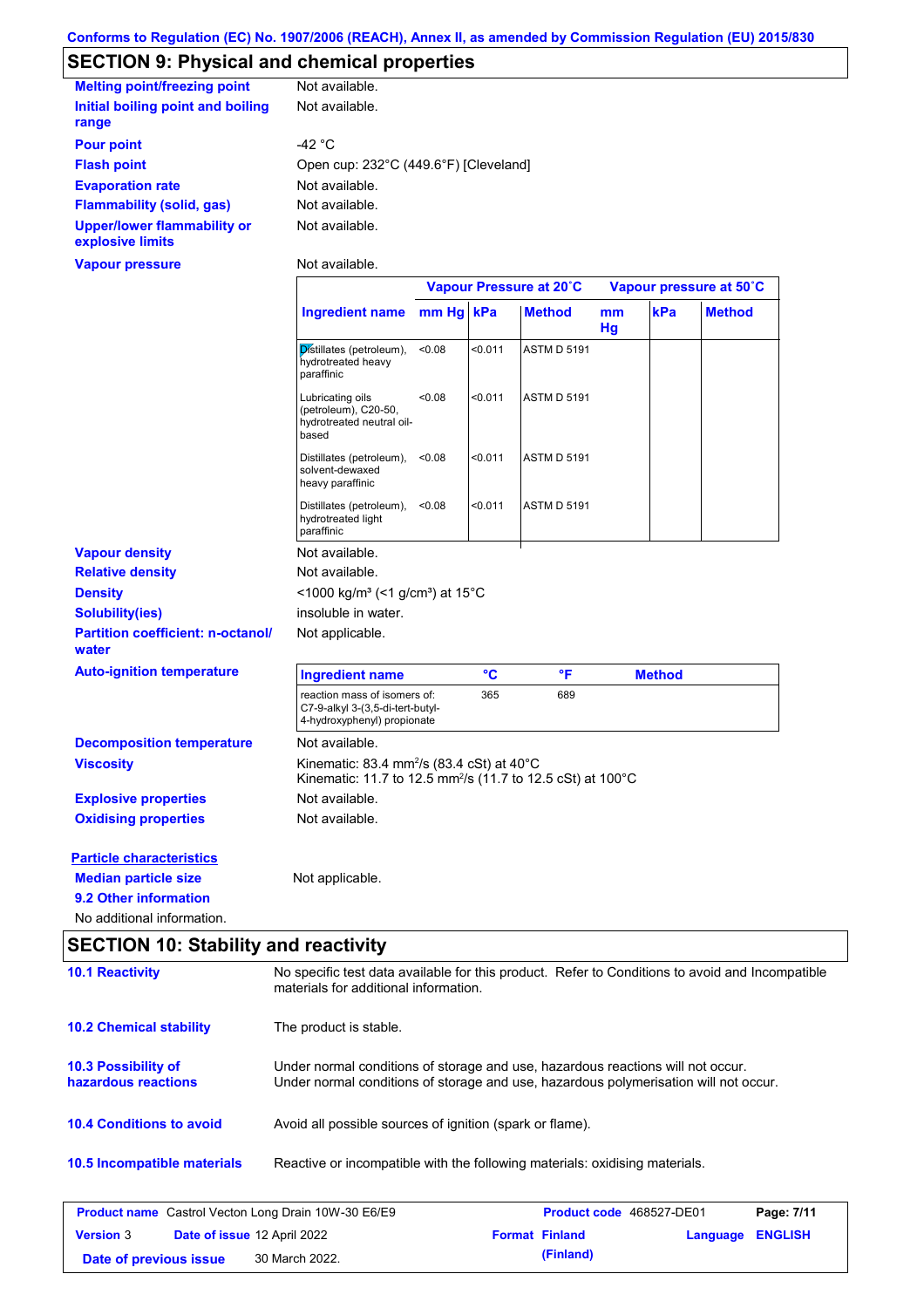### **SECTION 10: Stability and reactivity**

**10.6 Hazardous decomposition products** Under normal conditions of storage and use, hazardous decomposition products should not be produced.

### **SECTION 11: Toxicological information**

| 11.1 Information on toxicological effects          |                                                                                                                                                                                                                                                                                                                                                                                                                 |
|----------------------------------------------------|-----------------------------------------------------------------------------------------------------------------------------------------------------------------------------------------------------------------------------------------------------------------------------------------------------------------------------------------------------------------------------------------------------------------|
| <b>Acute toxicity estimates</b>                    |                                                                                                                                                                                                                                                                                                                                                                                                                 |
| Not available.                                     |                                                                                                                                                                                                                                                                                                                                                                                                                 |
| <b>Information on likely</b><br>routes of exposure | Routes of entry anticipated: Dermal, Inhalation.                                                                                                                                                                                                                                                                                                                                                                |
| <b>Potential acute health effects</b>              |                                                                                                                                                                                                                                                                                                                                                                                                                 |
| <b>Inhalation</b>                                  | Exposure to decomposition products may cause a health hazard. Serious effects may be<br>delayed following exposure.                                                                                                                                                                                                                                                                                             |
| <b>Ingestion</b>                                   | No known significant effects or critical hazards.                                                                                                                                                                                                                                                                                                                                                               |
| <b>Skin contact</b>                                | Defatting to the skin. May cause skin dryness and irritation.                                                                                                                                                                                                                                                                                                                                                   |
| <b>Eye contact</b>                                 | No known significant effects or critical hazards.                                                                                                                                                                                                                                                                                                                                                               |
|                                                    | Symptoms related to the physical, chemical and toxicological characteristics                                                                                                                                                                                                                                                                                                                                    |
| <b>Inhalation</b>                                  | No specific data.                                                                                                                                                                                                                                                                                                                                                                                               |
| <b>Ingestion</b>                                   | No specific data.                                                                                                                                                                                                                                                                                                                                                                                               |
| <b>Skin contact</b>                                | Adverse symptoms may include the following:<br>irritation<br>dryness<br>cracking                                                                                                                                                                                                                                                                                                                                |
| <b>Eye contact</b>                                 | No specific data.                                                                                                                                                                                                                                                                                                                                                                                               |
|                                                    | Delayed and immediate effects as well as chronic effects from short and long-term exposure                                                                                                                                                                                                                                                                                                                      |
| <b>Inhalation</b>                                  | Overexposure to the inhalation of airborne droplets or aerosols may cause irritation of the<br>respiratory tract.                                                                                                                                                                                                                                                                                               |
| <b>Ingestion</b>                                   | Ingestion of large quantities may cause nausea and diarrhoea.                                                                                                                                                                                                                                                                                                                                                   |
| <b>Skin contact</b>                                | Prolonged or repeated contact can defat the skin and lead to irritation and/or dermatitis.                                                                                                                                                                                                                                                                                                                      |
| <b>Eye contact</b>                                 | Potential risk of transient stinging or redness if accidental eye contact occurs.                                                                                                                                                                                                                                                                                                                               |
| <b>Potential chronic health effects</b>            |                                                                                                                                                                                                                                                                                                                                                                                                                 |
| General                                            | <b>USED ENGINE OILS</b><br>Combustion products resulting from the operation of internal combustion engines contaminate<br>engine oils during use. Used engine oil may contain hazardous components which have the<br>potential to cause skin cancer. Frequent or prolonged contact with all types and makes of used<br>engine oil must therefore be avoided and a high standard of personal hygiene maintained. |
| <b>Carcinogenicity</b>                             | No known significant effects or critical hazards.                                                                                                                                                                                                                                                                                                                                                               |
| <b>Mutagenicity</b>                                | No known significant effects or critical hazards.                                                                                                                                                                                                                                                                                                                                                               |
| <b>Developmental effects</b>                       | No known significant effects or critical hazards.                                                                                                                                                                                                                                                                                                                                                               |
| <b>Fertility effects</b>                           | No known significant effects or critical hazards.                                                                                                                                                                                                                                                                                                                                                               |

### **SECTION 12: Ecological information**

**Environmental hazards** Not classified as dangerous

#### **12.2 Persistence and degradability**

Expected to be biodegradable.

#### **12.3 Bioaccumulative potential**

This product is not expected to bioaccumulate through food chains in the environment.

| <b>12.4 Mobility in soil</b>                                  |                                                                      |
|---------------------------------------------------------------|----------------------------------------------------------------------|
| <b>Soil/water partition</b><br>coefficient (K <sub>oc</sub> ) | Not available.                                                       |
| <b>Mobility</b>                                               | Spillages may penetrate the soil causing ground water contamination. |

#### **12.5 Results of PBT and vPvB assessment**

Product does not meet the criteria for PBT or vPvB according to Regulation (EC) No. 1907/2006, Annex XIII.

| <b>Product name</b> Castrol Vecton Long Drain 10W-30 E6/E9 |  |                                    | Product code 468527-DE01 |                       | Page: 8/11              |  |
|------------------------------------------------------------|--|------------------------------------|--------------------------|-----------------------|-------------------------|--|
| <b>Version 3</b>                                           |  | <b>Date of issue 12 April 2022</b> |                          | <b>Format Finland</b> | <b>Language ENGLISH</b> |  |
| Date of previous issue                                     |  | 30 March 2022.                     |                          | (Finland)             |                         |  |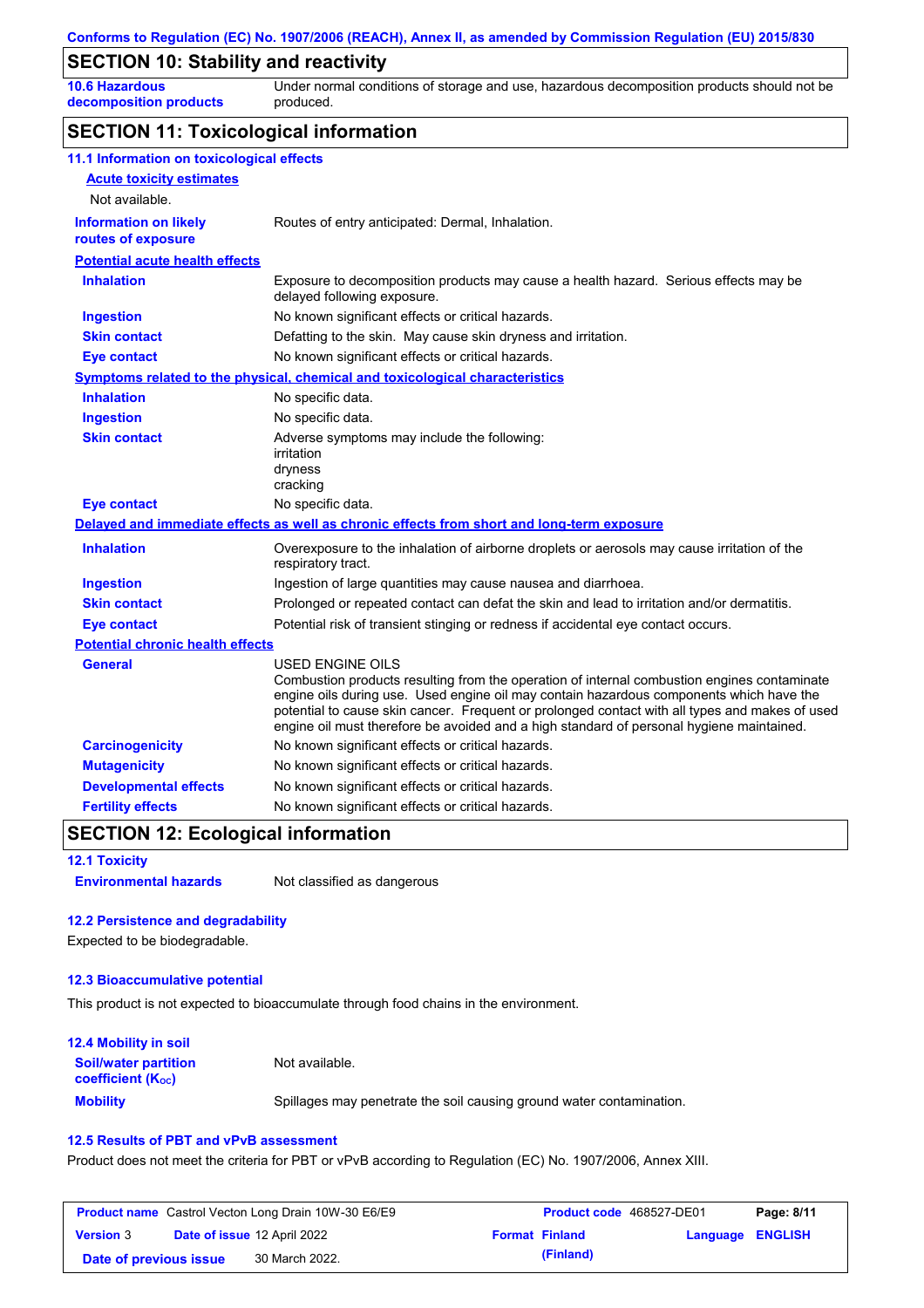### **SECTION 12: Ecological information**

#### **12.6 Other adverse effects**

**Other ecological information**

Spills may form a film on water surfaces causing physical damage to organisms. Oxygen transfer could also be impaired.

### **SECTION 13: Disposal considerations**

|  |  | <b>13.1 Waste treatment methods</b> |  |
|--|--|-------------------------------------|--|
|--|--|-------------------------------------|--|

#### **Product**

**Methods of disposal**

**Hazardous waste** Yes. Where possible, arrange for product to be recycled. Dispose of via an authorised person/ licensed waste disposal contractor in accordance with local regulations.

**European waste catalogue (EWC)**

| Waste code | <b>Waste designation</b>                                         |
|------------|------------------------------------------------------------------|
| 13 02 05*  | Imineral-based non-chlorinated engine, gear and lubricating oils |

However, deviation from the intended use and/or the presence of any potential contaminants may require an alternative waste disposal code to be assigned by the end user.

| <b>Packaging</b>           |                                                                                                                                                                                                                                         |
|----------------------------|-----------------------------------------------------------------------------------------------------------------------------------------------------------------------------------------------------------------------------------------|
| <b>Methods of disposal</b> | Where possible, arrange for product to be recycled. Dispose of via an authorised person/<br>licensed waste disposal contractor in accordance with local regulations.                                                                    |
| <b>Special precautions</b> | This material and its container must be disposed of in a safe way. Empty containers or liners<br>may retain some product residues. Avoid dispersal of spilt material and runoff and contact with<br>soil, waterways, drains and sewers. |
| <b>References</b>          | Commission 2014/955/EU<br>Directive 2008/98/EC                                                                                                                                                                                          |

### **SECTION 14: Transport information**

|                                           | <b>ADR/RID</b> | <b>ADN</b>     | <b>IMDG</b>    | <b>IATA</b>    |
|-------------------------------------------|----------------|----------------|----------------|----------------|
| 14.1 UN number                            | Not regulated. | Not regulated. | Not regulated. | Not regulated. |
| 14.2 UN proper<br>shipping name           |                |                |                |                |
| <b>14.3 Transport</b><br>hazard class(es) |                |                |                |                |
| <b>14.4 Packing</b><br>group              |                |                |                |                |
| 14.5<br><b>Environmental</b><br>hazards   | No.            | No.            | No.            | No.            |
| <b>Additional</b><br>information          |                |                |                |                |

**14.6 Special precautions for user** Not available.

**14.7 Transport in bulk according to IMO instruments** Not available.

### **SECTION 15: Regulatory information**

**15.1 Safety, health and environmental regulations/legislation specific for the substance or mixture EU Regulation (EC) No. 1907/2006 (REACH)**

#### **Annex XIV - List of substances subject to authorisation**

**Annex XIV**

None of the components are listed.

**Substances of very high concern**

None of the components are listed.

| <b>Product name</b> Castrol Vecton Long Drain 10W-30 E6/E9 |  | <b>Product code</b> 468527-DE01 |  | Page: 9/11            |                         |  |
|------------------------------------------------------------|--|---------------------------------|--|-----------------------|-------------------------|--|
| <b>Version</b> 3                                           |  | Date of issue 12 April 2022     |  | <b>Format Finland</b> | <b>Language ENGLISH</b> |  |
| Date of previous issue                                     |  | 30 March 2022.                  |  | (Finland)             |                         |  |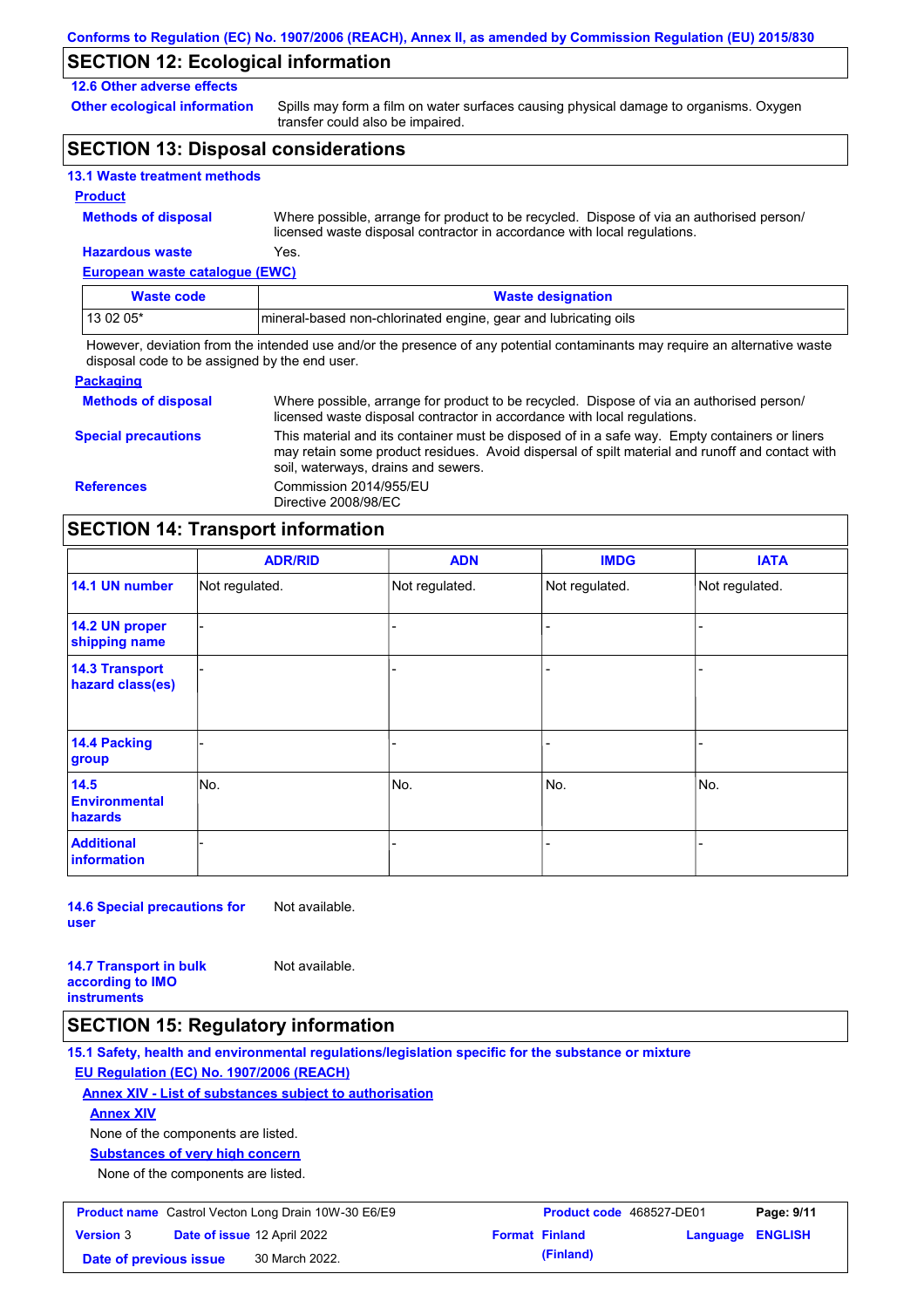### **SECTION 15: Regulatory information**

| EU Regulation (EC) No. 1907/2006 (REACH)                                                                                                                 |                                                                                                                                |
|----------------------------------------------------------------------------------------------------------------------------------------------------------|--------------------------------------------------------------------------------------------------------------------------------|
| <b>Annex XVII - Restrictions</b><br>on the manufacture.<br>placing on the market<br>and use of certain<br>dangerous substances,<br>mixtures and articles | Not applicable.                                                                                                                |
| <b>Other regulations</b>                                                                                                                                 |                                                                                                                                |
| <b>REACH Status</b>                                                                                                                                      | The company, as identified in Section 1, sells this product in the EU in compliance with the<br>current requirements of REACH. |
| <b>United States inventory</b><br>(TSCA 8b)                                                                                                              | All components are active or exempted.                                                                                         |
| <b>Australia inventory (AIIC)</b>                                                                                                                        | All components are listed or exempted.                                                                                         |
| <b>Canada inventory</b>                                                                                                                                  | All components are listed or exempted.                                                                                         |
| <b>China inventory (IECSC)</b>                                                                                                                           | At least one component is not listed.                                                                                          |
| <b>Japan inventory (CSCL)</b>                                                                                                                            | All components are listed or exempted.                                                                                         |
| <b>Korea inventory (KECI)</b>                                                                                                                            | All components are listed or exempted.                                                                                         |
| <b>Philippines inventory</b><br>(PICCS)                                                                                                                  | At least one component is not listed.                                                                                          |
| <b>Taiwan Chemical</b><br><b>Substances Inventory</b><br>(TCSI)                                                                                          | All components are listed or exempted.                                                                                         |
| Ozone depleting substances (1005/2009/EU)                                                                                                                |                                                                                                                                |
| Not listed.                                                                                                                                              |                                                                                                                                |
| Prior Informed Consent (PIC) (649/2012/EU)<br>Not listed.                                                                                                |                                                                                                                                |
| <b>Persistent Organic Pollutants</b><br>Not listed.                                                                                                      |                                                                                                                                |
| <b>EU - Water framework directive - Priority substances</b><br>None of the components are listed.<br><b>Seveso Directive</b>                             |                                                                                                                                |
| This product is not controlled under the Seveso Directive.                                                                                               |                                                                                                                                |
|                                                                                                                                                          |                                                                                                                                |

| <b>15.2 Chemical safety</b> |  |
|-----------------------------|--|
| assessment                  |  |

A Chemical Safety Assessment has been carried out for one or more of the substances within this mixture. A Chemical Safety Assessment has not been carried out for the mixture itself.

# **SECTION 16: Other information**

| <b>Abbreviations and acronyms</b>                                         | ADN = European Provisions concerning the International Carriage of Dangerous Goods by<br>Inland Waterway<br>ADR = The European Agreement concerning the International Carriage of Dangerous Goods by<br>Road<br>ATE = Acute Toxicity Estimate<br><b>BCF</b> = Bioconcentration Factor<br>CAS = Chemical Abstracts Service<br>CLP = Classification, Labelling and Packaging Regulation [Regulation (EC) No. 1272/2008]<br>CSA = Chemical Safety Assessment<br>CSR = Chemical Safety Report<br><b>DMEL = Derived Minimal Effect Level</b><br>DNEL = Derived No Effect Level<br>EINECS = European Inventory of Existing Commercial chemical Substances<br>ES = Exposure Scenario<br>EUH statement = CLP-specific Hazard statement<br>EWC = European Waste Catalogue<br>GHS = Globally Harmonized System of Classification and Labelling of Chemicals<br>IATA = International Air Transport Association<br>IBC = Intermediate Bulk Container<br><b>IMDG</b> = International Maritime Dangerous Goods<br>LogPow = logarithm of the octanol/water partition coefficient<br>MARPOL = International Convention for the Prevention of Pollution From Ships, 1973 as<br>modified by the Protocol of 1978. ("Marpol" = marine pollution) |                                    |          |                |
|---------------------------------------------------------------------------|-------------------------------------------------------------------------------------------------------------------------------------------------------------------------------------------------------------------------------------------------------------------------------------------------------------------------------------------------------------------------------------------------------------------------------------------------------------------------------------------------------------------------------------------------------------------------------------------------------------------------------------------------------------------------------------------------------------------------------------------------------------------------------------------------------------------------------------------------------------------------------------------------------------------------------------------------------------------------------------------------------------------------------------------------------------------------------------------------------------------------------------------------------------------------------------------------------------------------------|------------------------------------|----------|----------------|
|                                                                           | OECD = Organisation for Economic Co-operation and Development                                                                                                                                                                                                                                                                                                                                                                                                                                                                                                                                                                                                                                                                                                                                                                                                                                                                                                                                                                                                                                                                                                                                                                 |                                    |          |                |
| <b>Product name</b> Castrol Vecton Long Drain 10W-30 E6/E9                |                                                                                                                                                                                                                                                                                                                                                                                                                                                                                                                                                                                                                                                                                                                                                                                                                                                                                                                                                                                                                                                                                                                                                                                                                               | Product code 468527-DE01           |          | Page: 10/11    |
| <b>Version 3</b><br>Date of issue 12 April 2022<br>Date of previous issue | 30 March 2022.                                                                                                                                                                                                                                                                                                                                                                                                                                                                                                                                                                                                                                                                                                                                                                                                                                                                                                                                                                                                                                                                                                                                                                                                                | <b>Format Finland</b><br>(Finland) | Language | <b>ENGLISH</b> |